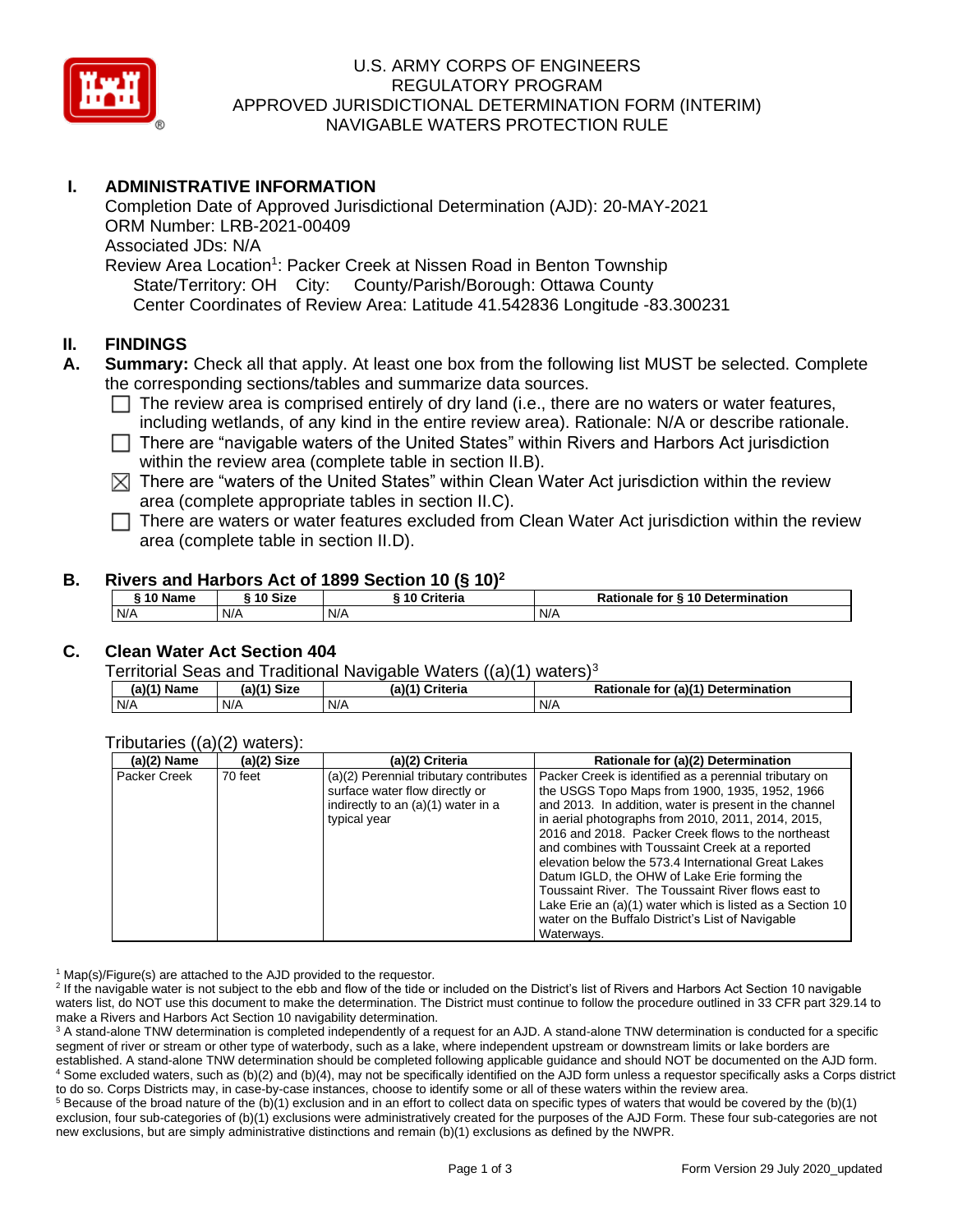

### U.S. ARMY CORPS OF ENGINEERS REGULATORY PROGRAM APPROVED JURISDICTIONAL DETERMINATION FORM (INTERIM) NAVIGABLE WATERS PROTECTION RULE

Lakes and ponds, and impoundments of jurisdictional waters ((a)(3) waters):

| $\sim$ $\sim$<br>(a)(3)<br>Name | <b>Size</b><br>.917 | (a) | Criteria | for<br>onale | (a)(3) Determination |
|---------------------------------|---------------------|-----|----------|--------------|----------------------|
| N/A                             | N/A                 | N/F |          | N/A          |                      |

Adjacent wetlands ((a)(4) waters):

| $(a)(4)$ Name<br>(a)(4) Size |     | (a)(4) Criteria | Rationale for (a)(4) Determination |  |  |  |  |
|------------------------------|-----|-----------------|------------------------------------|--|--|--|--|
| N/A                          | N/A | N/A             | N/A                                |  |  |  |  |

## **D. Excluded Waters or Features**

Excluded waters  $((b)(1) - (b)(12))^4$ :

| <b>Exclus</b><br>Name<br>usion | <b>Size</b><br>Exclusion | usion° | <b>Determination</b><br><b>Rationale for Exclusion</b> |
|--------------------------------|--------------------------|--------|--------------------------------------------------------|
| N/A                            | N/A                      | N/A    | N/A                                                    |

# **III. SUPPORTING INFORMATION**

- **A. Select/enter all resources** that were used to aid in this determination and attach data/maps to this document and/or references/citations in the administrative record, as appropriate.
	- **\_\_\_** Information submitted by, or on behalf of, the applicant/consultant: *Title(s) and date(s).* This information *(is/is not/is and is not)* sufficient for purposes of this AJD. Rationale: *N/A or describe rationale for insufficiency (including partial insufficiency).* **\_\_\_** Data sheets prepared by the Corps: *Title(s) and/or date(s).*
	- **X** Photographs: *Google Earth 2010 OCT 6, 2011 OCT 27, 2011 SEPT (roadside photos)' 2014 MAY29, 2015 OCT 10, 2016 APR 22 and 2018 APR 29.*
	- **\_\_\_** Corps Site visit(s) conducted on: *Date(s).*
	- **\_\_\_** Previous Jurisdictional Determinations (AJDs or PJDs): *ORM Number(s) and date(s).*
	- **X** Antecedent Precipitation Tool: *provide detailed discussion in Section III.B.*
	- **\_\_\_** USDA NRCS Soil Survey: *Title(s) and/or date(s).*
	- **X** USFWS NWI maps: *NWI Wetland Mapper 19 May 2021*
	- **X** USGS topographic maps: *1900 Maumee Bay 1:62500; Genoa 1:24000 -1935, 1952, 1966, 2013*

#### **Other data sources used to aid in this determination:**

| Data Source (select)       | Name and/or date and other relevant information |
|----------------------------|-------------------------------------------------|
| <b>USGS Sources</b>        | N/A.                                            |
| <b>USDA Sources</b>        | N/A.                                            |
| NOAA Sources               | N/A.                                            |
| <b>USACE Sources</b>       | N/A.                                            |
| State/Local/Tribal Sources | N/A.                                            |
| <b>Other Sources</b>       | N/A.                                            |

 $1$  Map(s)/Figure(s) are attached to the AJD provided to the requestor.

<sup>2</sup> If the navigable water is not subject to the ebb and flow of the tide or included on the District's list of Rivers and Harbors Act Section 10 navigable waters list, do NOT use this document to make the determination. The District must continue to follow the procedure outlined in 33 CFR part 329.14 to make a Rivers and Harbors Act Section 10 navigability determination.

to do so. Corps Districts may, in case-by-case instances, choose to identify some or all of these waters within the review area.  $5$  Because of the broad nature of the (b)(1) exclusion and in an effort to collect data on specific types of waters that would be covered by the (b)(1) exclusion, four sub-categories of (b)(1) exclusions were administratively created for the purposes of the AJD Form. These four sub-categories are not new exclusions, but are simply administrative distinctions and remain (b)(1) exclusions as defined by the NWPR.

<sup>&</sup>lt;sup>3</sup> A stand-alone TNW determination is completed independently of a request for an AJD. A stand-alone TNW determination is conducted for a specific segment of river or stream or other type of waterbody, such as a lake, where independent upstream or downstream limits or lake borders are established. A stand-alone TNW determination should be completed following applicable guidance and should NOT be documented on the AJD form. <sup>4</sup> Some excluded waters, such as (b)(2) and (b)(4), may not be specifically identified on the AJD form unless a requestor specifically asks a Corps district